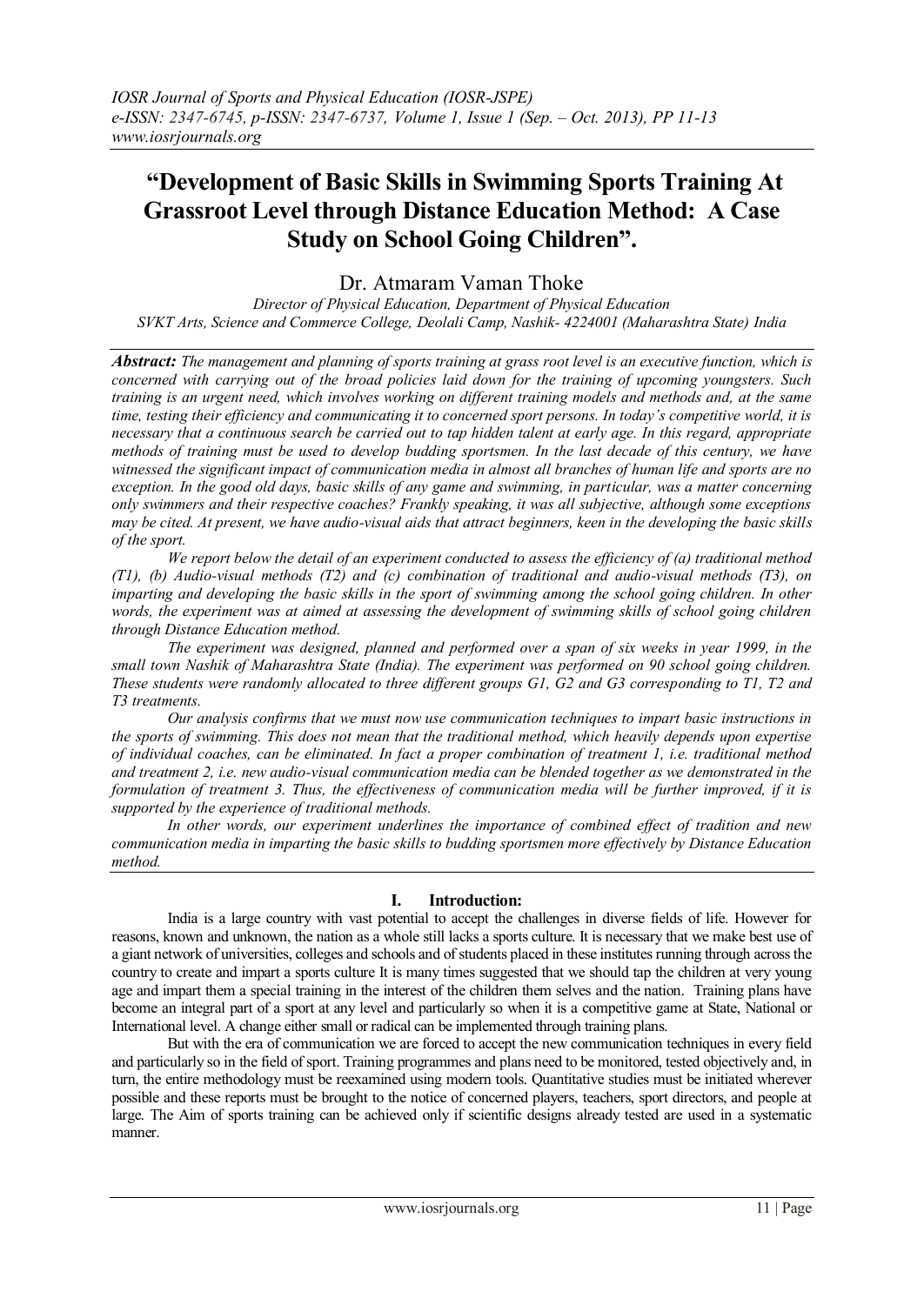#### **Key of works:**

To find out the new methodology in swimming for the development of human being, to remove the fear of water, to update the knowledge &avoid the threats. To give scope to the inherent qualities & to increase the status of swimming. To increase the curiosity & interest among the people by showing video clips. Benefits of practical knowledge. Production of Audio-visual aids. Competitive preparation, physical fitness, happy human life. Self study physical fitness. Make people sports aware of education & increase in the quality. Increase in scientific knowledge.

#### **Aim & Object of the study:**

| 1) Development of the basic skills in swimming.   | 2) Awareness $\&$                      |
|---------------------------------------------------|----------------------------------------|
| development of the knowledge related to swimming. | 3) TO removing                         |
| the fear of water.                                | 4) To give information                 |
| about swimming skills though communication.       | 5) To find out the change though       |
| communication skills a video clips.               | 6) To do comparative study of training |
| methodology $&$ compare them.                     | 7) To find effectiveness of training   |
| methodologies in swimming.                        |                                        |

#### **II. Methods & Material:**

The experiment conducted assessed the efficiency of (a) traditional method (T1), (b) Audio-visual method (T2) and (c) the combination of traditional and audio-visual methods (T3), on imparting and developing the basic skills of the sports of swimming among school going children through the distance education method. The experiment was designed, planned and performed over a span of six weeks in Nashik in the state of Maharashtra (India) in the year 1999. The target group was 90 school going children between the ages ranging form 6to 11 years ages. These students were randomly allocated to three different groups G1, G2 and G3 corresponding to T1, T2 and T3 treatments.

 T1 can be called the traditional method. It is a subjective method of imparting basic instructions to beginners, which forms the potential population for a special training in future. The method relies heavily on individual coaches and their expertise. In order to have uniformity amongst the individual coaches a short-term workshop was conducted the authors which the necessary information and details were spelled.

Treatment T2 consisted of imparting instructions to subjects only through audio-visual media. A set of audiovisual cassettes was prepared by the authors and was made available to group 2 (G2). The study material was thus available to the subjects and they could use the same as per their individual needs. Treatment 3, labeled as T3, is a combination of T1 and T2. Five experts on a 10-point scale judged the performance and progress of the students.

The scores were awarded for the

(a) Fear Removing Test (FR),

(b) Submerging Test (SM),

(c) Floating Test (FL),

(d) Gliding Test (GL) and

(e) Full Stroke Forward Movement Test (FSFM).

The FR test was performed before the beginning of the experiment and also at the end of  $2<sup>nd</sup>$ ,  $4<sup>th</sup>$ ,  $6<sup>th</sup>$  week. SM and FL test was performed at the end of  $2^{nd}$ ,  $4^{th}$ ,  $6^{th}$  week. The GL and FSFM test were performed in  $4^{th}$  and  $6^{th}$  week only. These data based on scores were analyzed in order to test the efficiency of the treatments.

### **III. Material Observation, Analysis & Discussion:**

The comparison and effect of treatments can be evaluated in a scientific manner using the principles of Statistics when the homogeneity of the subject is assured. Table 1 below gives the values of scores (mean  $\pm$  s.d) of the three groups to which these treatments were respectively applied. Table 1 clearly demonstrates that each of the treatments is meaningful and does build a confidence among the beginners. Moreover the progress of all the groups was satisfactory however the improvements in the subject differ.

| 1 able: 1 |                     |                         |                 |                 |                 |  |  |  |
|-----------|---------------------|-------------------------|-----------------|-----------------|-----------------|--|--|--|
| Treatment | <b>Test</b>         | <b>Before the trial</b> | <b>Week 2</b>   | Week 4          | Week 6          |  |  |  |
| <b>T1</b> | FR (Points)         | $6.70 \pm 1.2$          | $4.50 \pm 0.73$ | $3.70 \pm 0.75$ | $0.53 \pm 0.82$ |  |  |  |
|           | SM (sec)            |                         | 1.4             | 4.3             | 7.5             |  |  |  |
|           | FL (meter)          |                         | 3.5             | 4.3             | 7.5             |  |  |  |
|           | GL (meter)          |                         |                 | 4.6             | 7.4             |  |  |  |
|           | <b>FSFM</b> (point) |                         |                 | 3.5             | 5.2             |  |  |  |
| <b>T2</b> | <b>FR</b>           | $6.70 \pm 1.21$         | $4.43 \pm 0.77$ | $2.63 \pm 1.30$ | $0.28 \pm 0.48$ |  |  |  |
|           | <b>SM</b>           |                         | 2.5             | 5.5             | 7.8             |  |  |  |
|           | FL                  |                         | 3.5             | 5.5             | 7.8             |  |  |  |
|           | GL                  |                         |                 | 4.5             | 8.0             |  |  |  |
|           | <b>FSFM</b>         |                         |                 | 3.9             | 5.7             |  |  |  |
| <b>T3</b> | <b>FR</b>           | $6.67 \pm 1.15$         | $3.83 \pm 0.75$ | $4.50 \pm 0.61$ | $0.17 \pm 0.38$ |  |  |  |

**Table:** 1